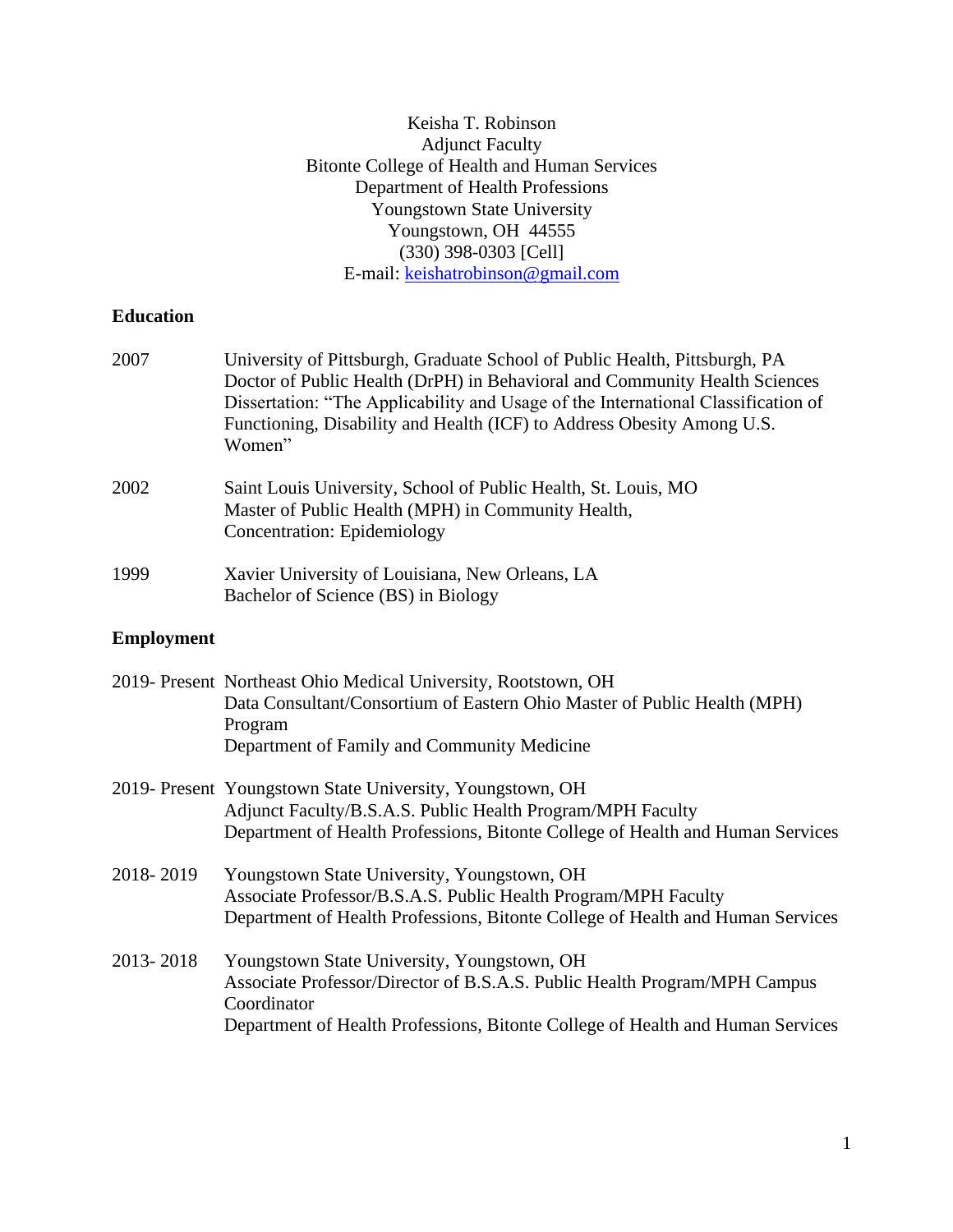| 2009-2013                        | Youngstown State University, Youngstown, OH<br>Assistant Professor/Director of B.S.A.S. Public Health Program/MPH Campus<br>Coordinator<br>Department of Health Professions, Bitonte College of Health and Human Services                                                                 |
|----------------------------------|-------------------------------------------------------------------------------------------------------------------------------------------------------------------------------------------------------------------------------------------------------------------------------------------|
| 2008-2010                        | Youngstown State University, Youngstown, OH<br>Assistant Professor/Director of Public Health and School Health Programs,<br>Department of Health Professions, Bitonte College of Health and Human Services                                                                                |
| 2008                             | Kent State University, Kent, OH<br>Assistant Professor (Term), Health Behavior, Adult, Counseling, Health, and<br><b>Vocational Education Department</b>                                                                                                                                  |
| 2007-2008                        | Cleveland Department of Public Health, Cleveland, OH<br>Epidemiologist, Division of Health                                                                                                                                                                                                |
| 2007-2008                        | Health Fitness Corporation (HFC), Minneapolis, MN<br>Health Promotion Consultant, NE Region                                                                                                                                                                                               |
| 2005-2007                        | University of Pittsburgh, Graduate School of Public Health, Pittsburgh, PA<br>Teaching Fellow, Department of Behavioral and Community Health Sciences                                                                                                                                     |
| 2005                             | Centers for Disease Control and Prevention (CDC), Morgantown, WV<br>National Institute for Occupational Safety and Health (NIOSH), Surveillance and<br>Field Branch, Division of Safety Research<br>Contractor, Injury Surveillance Section                                               |
| 2004-2007                        | University of Pittsburgh, Graduate School of Public Health, Pittsburgh, PA<br>Graduate Student Researcher, Department of Behavioral and Community Health<br>Sciences                                                                                                                      |
| 2002-2004                        | Centers for Disease Control and Prevention (CDC), Morgantown, WV<br>National Institute for Occupational Safety and Health (NIOSH), Surveillance and<br>Field Branch, Division of Safety Research<br>Association of Schools of Public Health (ASPH) Fellow, Injury Surveillance<br>Section |
| <b>Professional Consultation</b> |                                                                                                                                                                                                                                                                                           |

2008-2009 Youth Build Trumbull County, Warren, OH 2018-2019 Ohio Commission on Minority Health—Medical Expert Panel on Health Equity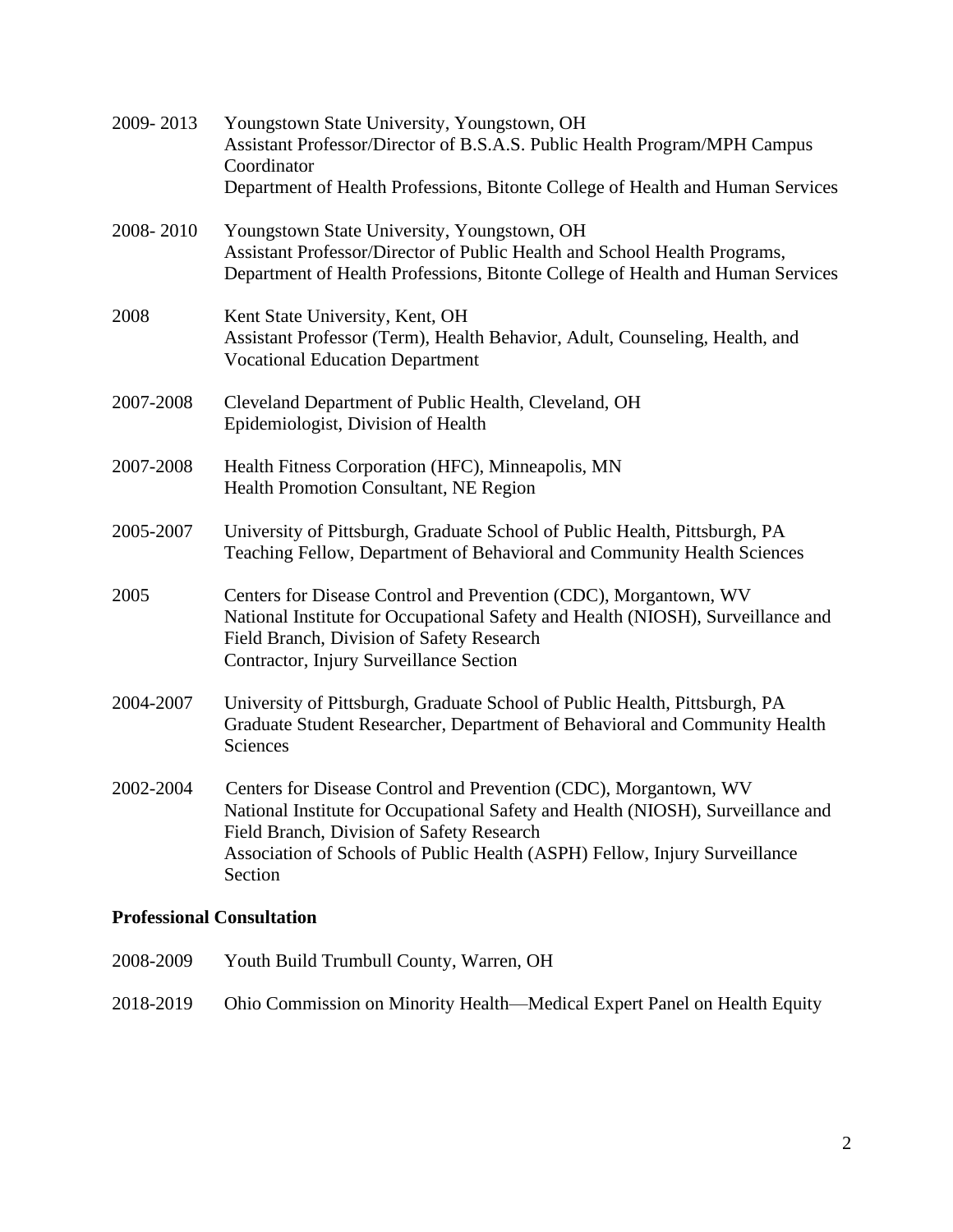## **Publications**

Powe, N, Burke S, Shuler T, and Robinson KT. Chapter 14: Patient Center Health Promotion Programs. In Health Promotion Programs: From Theory to Practice, Jossey-Bass, To be printed.

Robinson KT. Chapter 10: Public Health and EMS. In D.L. Limmer and J.J. Mistovich, EMT Transition: Beyond the Basics, Pearson Education, Inc., Upper Saddle River, NJ, 2011.

Robinson KT and Butler J. Understanding the Causal Factors of Obesity Using the International Classification of Functioning, Disability and Health (ICF). Disability and Rehabilitation. 2011;33(8):643-51.

Robinson KT, Sanders SA, and Boyd JL. High-Risk HIV Minorities in the United States: Who Gets Tested and Where? American Journal of Health Behavior. 2012;36(3):348-359.

Robinson KT. Chapter 11: Public Health and EMS. In D.L. Limmer and J.J. Mistovich, Transition Series: Topics for the Advanced EMT, Pearson Education, Inc., Upper Saddle River, NJ, 2012. ISBN 978-0-13-708248-3.

Robinson KT. Chapter 14: Public Health and EMS. In D.L. Limmer and J.J. Mistovich, Transition Series: Topics for the Paramedic, Pearson Education, Inc., Upper Saddle River, NJ, 2013. ISBN 978-0-13-708245-2.

### **Presentations**

- 2018 "Health Equity and Women", Ohio Commission on Minority Health—Medical Expert Panel on Health Equity, Columbus, OH
- 2018 "Characterizing Obesity in Women: The Effect of Race/Ethnicity", Association for Prevention, Teaching and Research 2018 Annual Meeting, Philadelphia, PA
- 2015 "HIV Testing: How, When, Where, and Why to Get Tested"—300 Sisters in Red Health and Wellness Fair, Youngstown, OH
- 2015 "Using Assessment to Address Student Deficiencies in Public Health"—Youngstown State University Office of Assessment 5<sup>th</sup> Annual Appreciation Event, Youngstown, OH
- 2013 "The Effect of Culture on Obesity: Is There One?"—300 Sisters in Red Health and Wellness Fair, Youngstown, OH
- 2012 "Using Formative Evaluation to Assess Competencies in an MPH Program", Lee A, Bourguet C, Albani, T, Adeyanju, M, Capers, C, Patterson S, Robinson K, Hewit M, Jacobs A, Pohle-Krauza R, Culpepper M, and Mix D—Association for Prevention, Teaching and Research 2012 Annual Meeting, Washington, D.C.
- 2011 "Do You Know Who You Are? The Importance of Knowing Your Genetic Heritage"—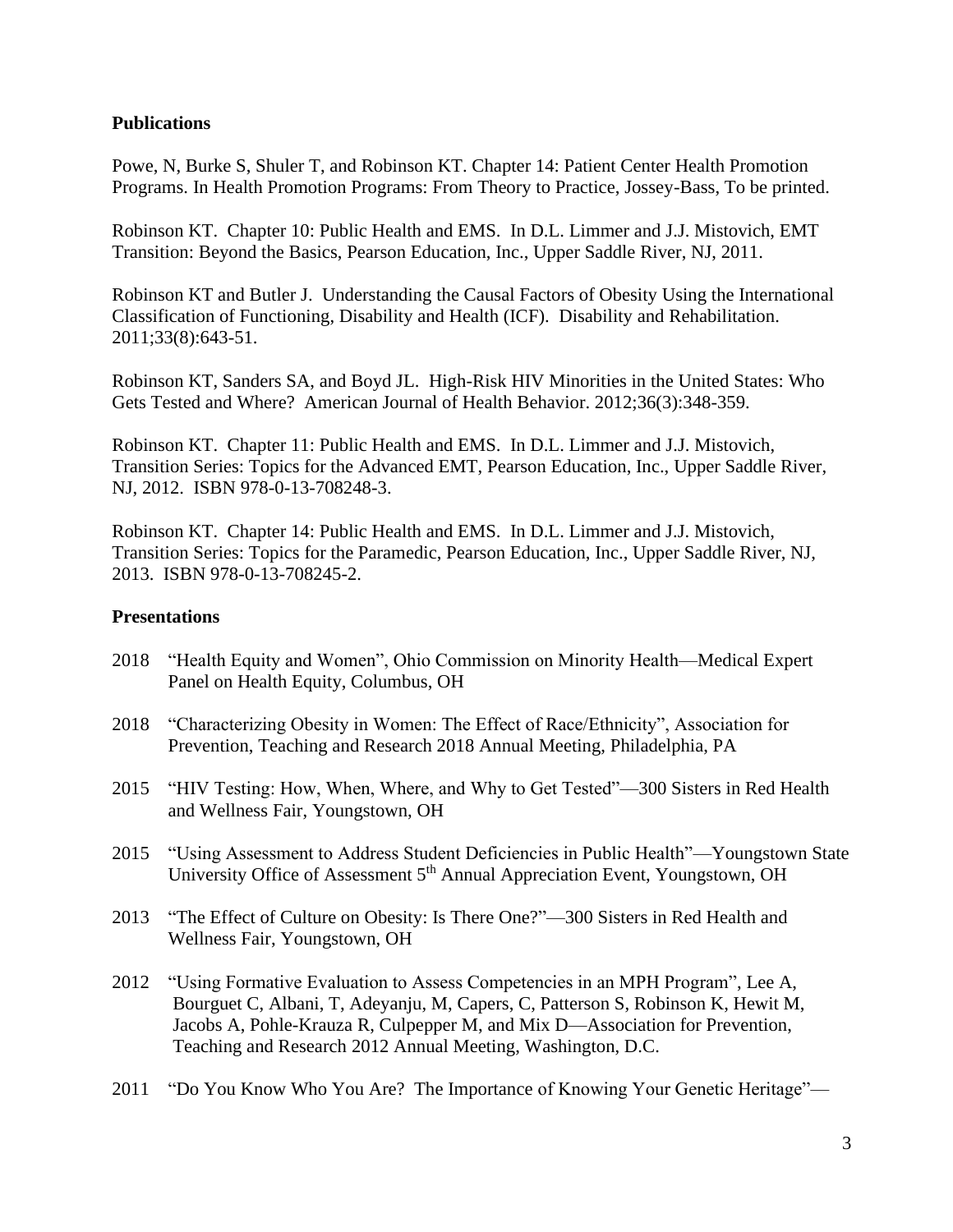Youngstown-Warren Black Nurses Association Annual Scholarship Luncheon, Hubbard, OH

|  |  |  | 2011 "Public Health and You"—Minority Physicians Conference, Youngstown, OH |
|--|--|--|-----------------------------------------------------------------------------|
|--|--|--|-----------------------------------------------------------------------------|

- 2009 "Epidemiology and Health"—Minority Physicians Conference, Youngstown, OH
- 2009 "The Factors Influencing BMI Among Women in the United States—Society for Public Health Education's 2009 Annual Meeting, Philadelphia, PA
- 2009 "Influenza 101"—Youth Build Trumbull County, Warren, OH

## **Grants Awarded**

"Comparative Analysis of First Year Experience Courses in Health and Human Services"--\$935

#### **Membership in Professional Organizations**

Association of Schools and Programs in Public Health (ASPPH)—Data and Inclusion section Eastern Ohio Area Health Education Center (EOAHC)—Board Member Western Reserve Health Foundation—Board Member Young Women's Christian Association (YWCA) of Youngstown—Board Member; Secretary; Executive Committee Ohio Commission on Minority Health Medical Expert Panel (OCMHMEP) on Health Equity-- Member Tri-County Community Health Assessment and Planning Committee—Member Jack and Jill of Youngstown—Recording Secretary; Executive Committee Association for Prevention Teaching and Research (APTR) American Public Health Association (APHA) Society for Public Health Educators (SOPHE) Junior League of Youngstown— Former Board Member Ohio Commission on Minority Health—Former Commissioner Tri-County Community Health Assessment and Planning Committee Core Support Team— Previous Member

#### **Community Service**

Planning committee for 300 Sisters in Red Planning committee for an Easter Egg Hunt for low-income families Mentor, Rotary of Youngstown Mentor, Society for Public Health Education (SOPHE) Assisting at community health fairs Mercy Health Walk for Diabetes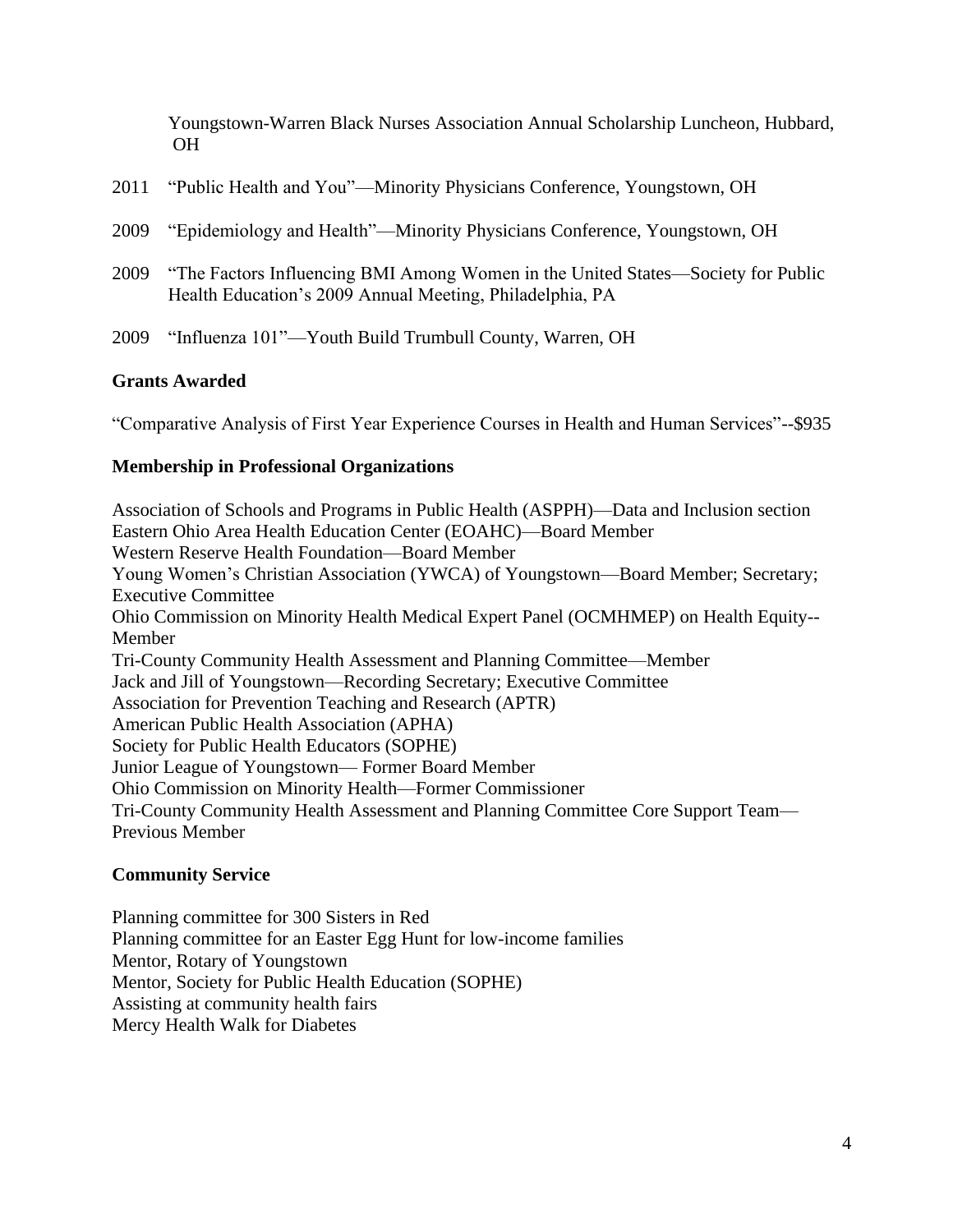## **Honors**

Youngstown State University, B.S.A.S in Public Health named seventh of 20 best online bachelor's degrees in the U.S. by College Choice Leading accreditation of Community Health Worker program to the Ohio Board of Nursing as Deputy Administrator of the program MVP, 25 Under 35 Award Winner, Mahoning Valley Young Professionals K. Leroy Irvis Fellowship Association of Public Health/Centers for Disease Control and Prevention Fellowship

## **Courses Taught**

## **Undergraduate Course Work**

| Allied Health 3708 | Preventive Public Health (campus and asynchronous)      |
|--------------------|---------------------------------------------------------|
| Allied Health 4820 | Directed Research                                       |
| Public Health 1531 | Fundamentals of Public Health (campus and asynchronous) |
| Public Health 1568 | Healthy Lifestyles (campus and asynchronous)            |
| Public Health 3701 | Pre-Professional Field Experience                       |
| Public Health 3725 | Topics in Public Health (asynchronous)                  |
| Public Health 3731 | Drug Use and Abuse (asynchronous)                       |
| Public Health 4801 | Field Work in Health Education                          |
| Public Health 4826 | Community Health Planning and Promotion (campus,        |
|                    | videoconference, and asynchronous)                      |
| Public Health 4827 | <b>Evaluation for Health Promotion Programs</b>         |
| Public Health 4828 | <b>Grant Writing</b>                                    |
| Public Health 4891 | Community Health Internship                             |
| Public Health 4899 | Senior Seminar (campus and asynchronous)                |
| Public Health 5804 | Multicultural Health (asynchronous)                     |
| Public Health 5893 | Workshop in Health Education                            |
|                    |                                                         |

## **Graduate Course Work**

| Health Education 6/74050                            | <b>Health Behavior</b>                                                                 |
|-----------------------------------------------------|----------------------------------------------------------------------------------------|
| Public Health 5804                                  | Multicultural Health (asynchronous)                                                    |
|                                                     | Master of Public Health 6908 Public Health Practice and Issues (Diversity and Cultural |
|                                                     | Considerations component (asynchronous)                                                |
| Master of Public Health 6991 MPH Capstone Project   |                                                                                        |
| Master of Public Health 6997 MPH Capstone Project 2 |                                                                                        |

### **Other Lectures**

Social Work 6906 Business Skills in Social Work—Introduction to Grant Writing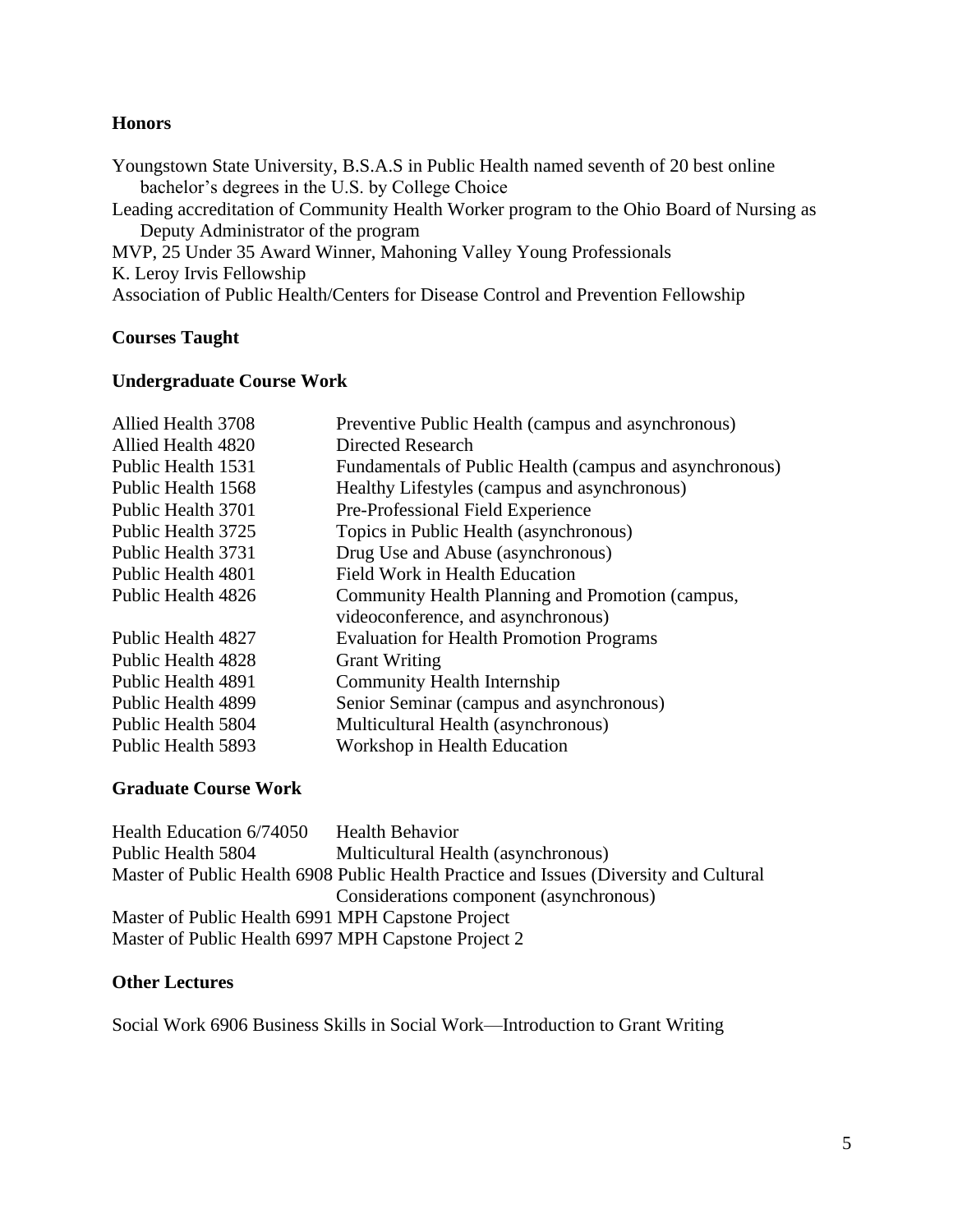| <b>Name of Student</b> | Degree Awarded,<br>Year | <b>Type of Document</b><br>and Title                                                                                                 | <b>Notes</b>                                                                                         |
|------------------------|-------------------------|--------------------------------------------------------------------------------------------------------------------------------------|------------------------------------------------------------------------------------------------------|
| Phillip Rauscher       | B.S.A.S.<br>2010        | Undergraduate Capstone—<br>"Binge Drinking Among Greek<br>Organizations at Youngstown<br>State University"                           | Working as a<br>Industrial<br>Safety<br>Hygienist 4 at<br>Ohio Bureau of<br>Workers'<br>Compensation |
| <b>Bethany Yoder</b>   | M.P.H.<br>2010          | Graduate Capstone—Playground<br>"Safety in Stark County: How Do<br>We Rate and How Can We<br>Improve?"                               | Employed<br>with Stark<br><b>County Health</b><br>Department                                         |
| <b>Caitlin Merrin</b>  | M.P.H.<br>2011          | Graduate Capstone—Emergency<br>"Preparedness Among Students<br>with Disabilities"                                                    | N/A                                                                                                  |
| <b>Celeste White</b>   | B.S.A.S.<br>2011        | Undergraduate Capstone—<br>"Children Are What They Eat"                                                                              | N/A                                                                                                  |
| Sharon Usip            | M.P.H.<br>2012          | Graduate Capstone-<br>Evaluation of the Humility of<br><b>Mary Health Partners</b><br><b>Prescription Assistance Program</b>         | Working at<br><b>NEOMED</b>                                                                          |
| Rohin Vij              | M.P.H.<br>2013          | Graduate Capstone—<br>"Pediatric Trauma Surveillance<br>of Northeast Ohio"                                                           | Attending<br>Northeast Ohio<br>Medical<br>University                                                 |
| Krystle Gaydos         | B.S.A.S.<br>2013        | Undergraduate Capstone-"Are<br>Women Proactive in Their Breast<br>Health?"                                                           | N/A                                                                                                  |
| Kristi Hozalski        | B.S.A.S.<br>2013        | Undergraduate Capstone—"The<br>Epidemic of Bullying"                                                                                 | N/A                                                                                                  |
| Amy Schill             | B.S.A.S.<br>2013        | Undergraduate Capstone—"A<br><b>Comparison of a Heat Modality</b><br>and Active Exercise Warm-up on<br>Hamstring Muscle Flexibility" | N/A                                                                                                  |

# **Major Advisor for Undergraduate and Graduate Capstones**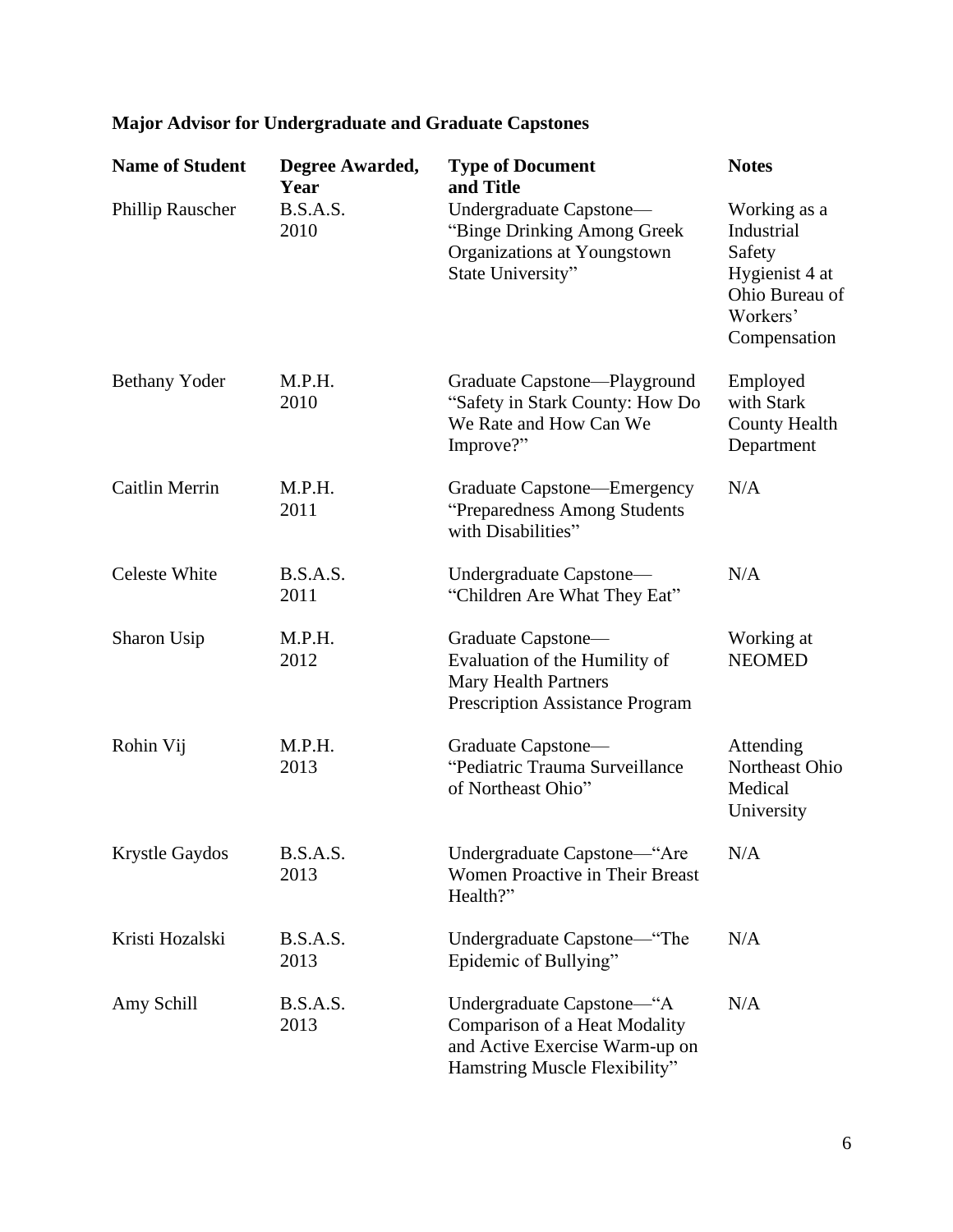| Carolina Castelli-<br>Figley | M.P.H.<br>2013 | Graduate Capstone—<br>"The Best Mechanisms to Delivery"<br>Public Health Information to the<br>Spanish Speaking Population of<br>Mahoning County"                           | Student in the<br>Dietetic<br>Program at<br><b>YSU</b>                     |
|------------------------------|----------------|-----------------------------------------------------------------------------------------------------------------------------------------------------------------------------|----------------------------------------------------------------------------|
| <b>Brent Styer</b>           | M.P.H.<br>2013 | Graduate Capstone—"Addressing<br>Childhood Obesity through<br>Examining the Lifestyle Choices<br>Of Children and the Utilization of<br>the Health Belief Model              | Working as an<br>Epidemiologist<br>at Cleveland<br>Department of<br>Health |
| Lauren Carlozzi              | M.P.H.<br>2014 | Graduate Capstone—<br>"Midterm Evaluation of the Mission:<br>Lifeline Emergency Medical Service<br>Public Awareness Campaign and<br>Ambulance Dispatch Data in<br>Erie, PA" | N/A                                                                        |
| <b>Whitney McKee</b>         | M.P.H.<br>2014 | Graduate Capstone—"Needs<br><b>Assessment Report: The</b><br>Receptiveness of Heart-Disease<br>Prevention Programs in Faith-Based State Farms<br>Organizations"             | Working as a<br>Fire Claims<br>Specialist at<br>Mutual<br>Insurance        |
| Jessica Podnar               | M.P.H.<br>2014 | Graduate Capstone—<br>"Understanding Infant Mortality in<br>Mahoning County"                                                                                                | Working as a<br>Care<br>Transitions<br>Coach at Area<br>Agency on<br>Aging |
| Lucine Saleh                 | M.P.H.<br>2015 | Graduate Capstone—"Impact of<br>Affordable Care Act on Access to<br>Health Care in a Community Health Finance and<br>Center"                                                | Working as the<br>Head of<br>Operations at<br>The Voices<br>Project        |
| Meharsi Singh                | M.P.H.<br>2016 | Graduate Capstone—"What Can<br>We Do to Help Patients<br>Understand?"                                                                                                       | N/A                                                                        |
| Justin<br>Rechichar          | M.P.H.<br>2016 | Graduate Capstone—"Survey of<br>General Knowledge of Household                                                                                                              | Working as a<br>Sanitarian at                                              |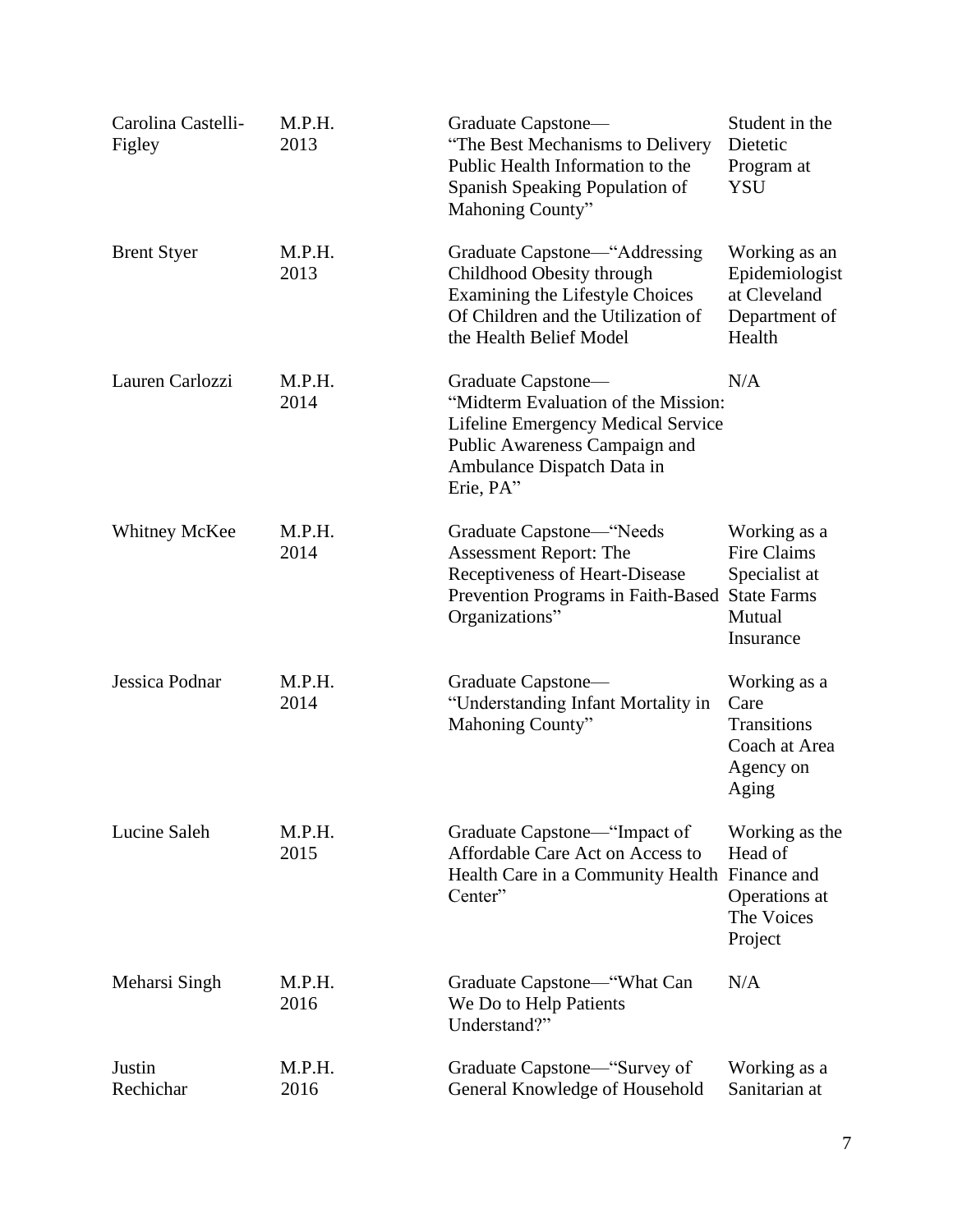|                        |                | Sewage System Owners in Portage<br>County, Ohio"                                                                                                               | <b>Portage County</b><br>Health<br>Department                                                  |
|------------------------|----------------|----------------------------------------------------------------------------------------------------------------------------------------------------------------|------------------------------------------------------------------------------------------------|
| Michelle<br>Edison     | M.P.H.<br>2016 | Graduate Capstone—""Perceived<br><b>Barriers of Chronic Disease</b><br>Management"                                                                             | Working as a<br>Pathways HUB<br>Coordinator at<br>Mahoning<br><b>County Health</b><br>District |
| Sunita<br>Kulwalkar    | M.P.H.<br>2016 | Graduate Capstone—"Evaluation<br>of "Worship in Pink" Program in<br>Orangeburg County, SC"                                                                     | N/A                                                                                            |
| Aditha<br>Reddy        | M.P.H.<br>2017 | Graduate Capstone—"The<br><b>Strategic Planning Process for</b><br><b>Implementation of Chapters</b><br>Nationwide for Sight for All<br>Foundation"            | N/A                                                                                            |
| Naseem<br>Amirmokhtari | M.P.H.<br>2017 | Graduate Capstone—"Quality<br>Improvement for AxessPointe's<br><b>Colorectal Fecal</b><br>Immunochemical Test (FIT) Kit<br>Program                             | N/A                                                                                            |
| Scarlet<br>Lau         | M.P.H.<br>2018 | Graduate Capstone—"Impact of<br>Medication Reconciliation in Adult<br>Patients Prior to Bone and Joint<br>Surgeries                                            | Student in<br>Pharmacy<br>School                                                               |
| Margaretta<br>W-King   | M.P.H.<br>2018 | Graduate Capstone—"Retrospective N/A<br>Chart Review of 100 Patients to<br>Assess the Improvement of Kidney<br>Function Based on Medication<br>Treatment Type" |                                                                                                |
| Katherine<br>Miyoshi   | M.P.H.<br>2019 | Graduate Capstone—"Social<br>Support Assessment for the Needs<br>and Demands of Women at Risk of<br><b>Infant Mortality in Mahoning</b><br>County, Ohio        | N/A                                                                                            |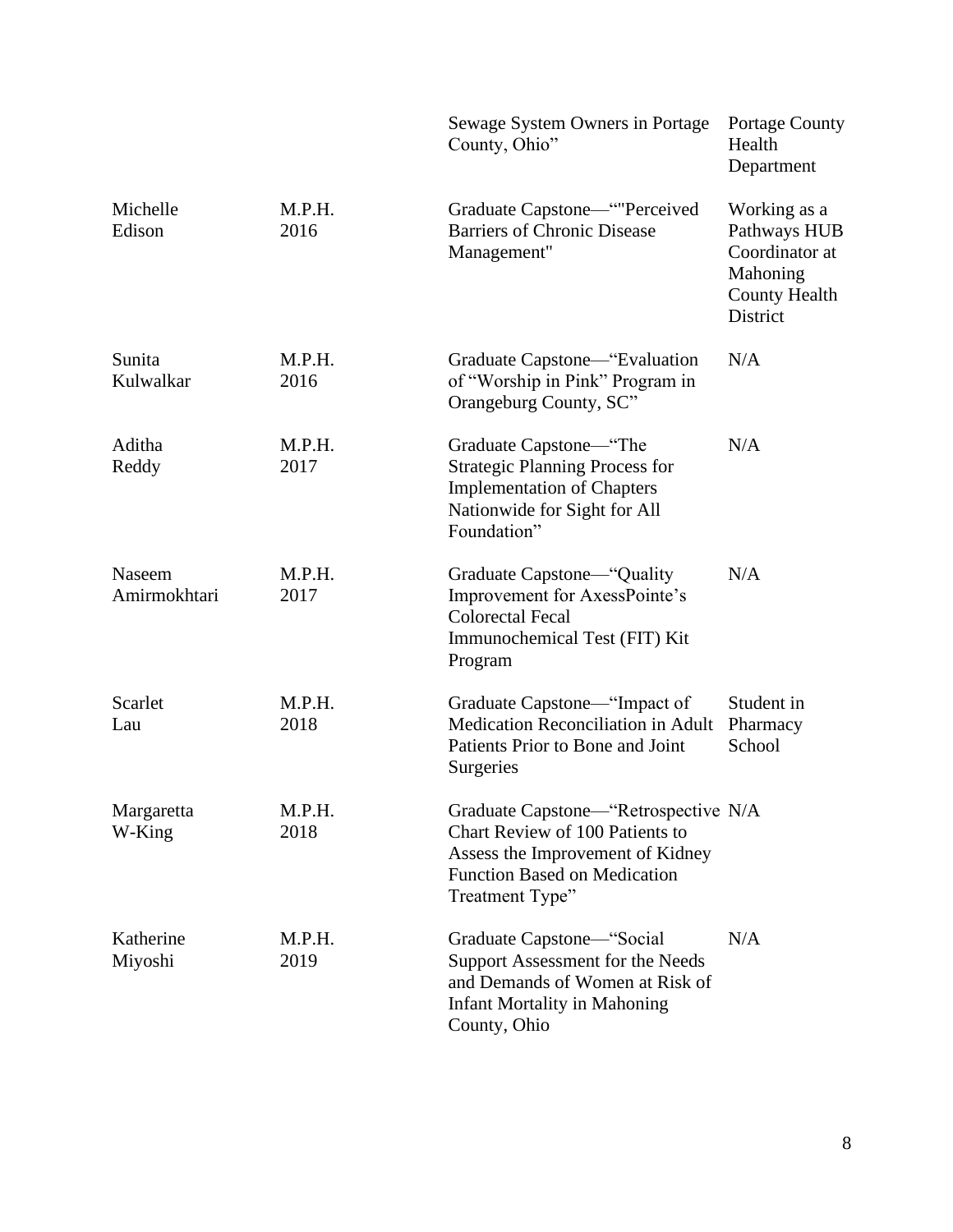### **Committee Member for Graduate Capstones**

| <b>Name of Student</b>  | Degree Awarded,<br>Year | <b>Type of Document</b><br>and Title                                                                                                  | <b>Notes</b> |
|-------------------------|-------------------------|---------------------------------------------------------------------------------------------------------------------------------------|--------------|
| Sarah Cornman           | M.H.H.S.<br>2012        | Thesis—"The Effects of<br>Laparoscopic Gastric Bypass<br>Surgery on Patients with<br>Obstructive Sleep Apnea"                         | N/A          |
| Krystle Finley          | M.H.H.S.<br>2015        | Thesis—"Evaluating Breast Health N/A<br>Education and Awareness in the<br>College Environment Using the<br><b>Health Belief Model</b> |              |
| Christopher McKee D.Min |                         | Thesis—"The Dis-ease of Many<br>African American Clergy Persons"                                                                      | N/A          |

#### **University Service**

Youngstown State University, James Dale Ethics Advisory Committee, 2016-2018

Youngstown State University, General Education Committee, 2014-2017

Bitonte College of Health and Human Services, Undergraduate Curriculum Committee, 2015- 2018

Youngstown State University, Distance Education Learning Community, 2016-2018

Consortium of Eastern Ohio Master of Public Health (CEOMPH) Diversity Committee, 2015- 2018

Youngstown State University, Graduate Assistantship Allocation Committee, 2015-2018

Youngstown State University, Committee on Chair and Student Evaluation, 2015-2016

Youngstown State University, Sabbatical and FIL Committee, 2016

Bitonte College of Health and Human Services, Department of Health Professions, Chair, Assistant Professor/Dental Hygiene Program Director Faculty Selection Committee, 2015

Youngstown State University, Reviewer of Academic Assessment Reports, Office of Assessment, 2014

Bitonte College of Health and Human Services, Co-Chair, Diversity Committee, 2011-2015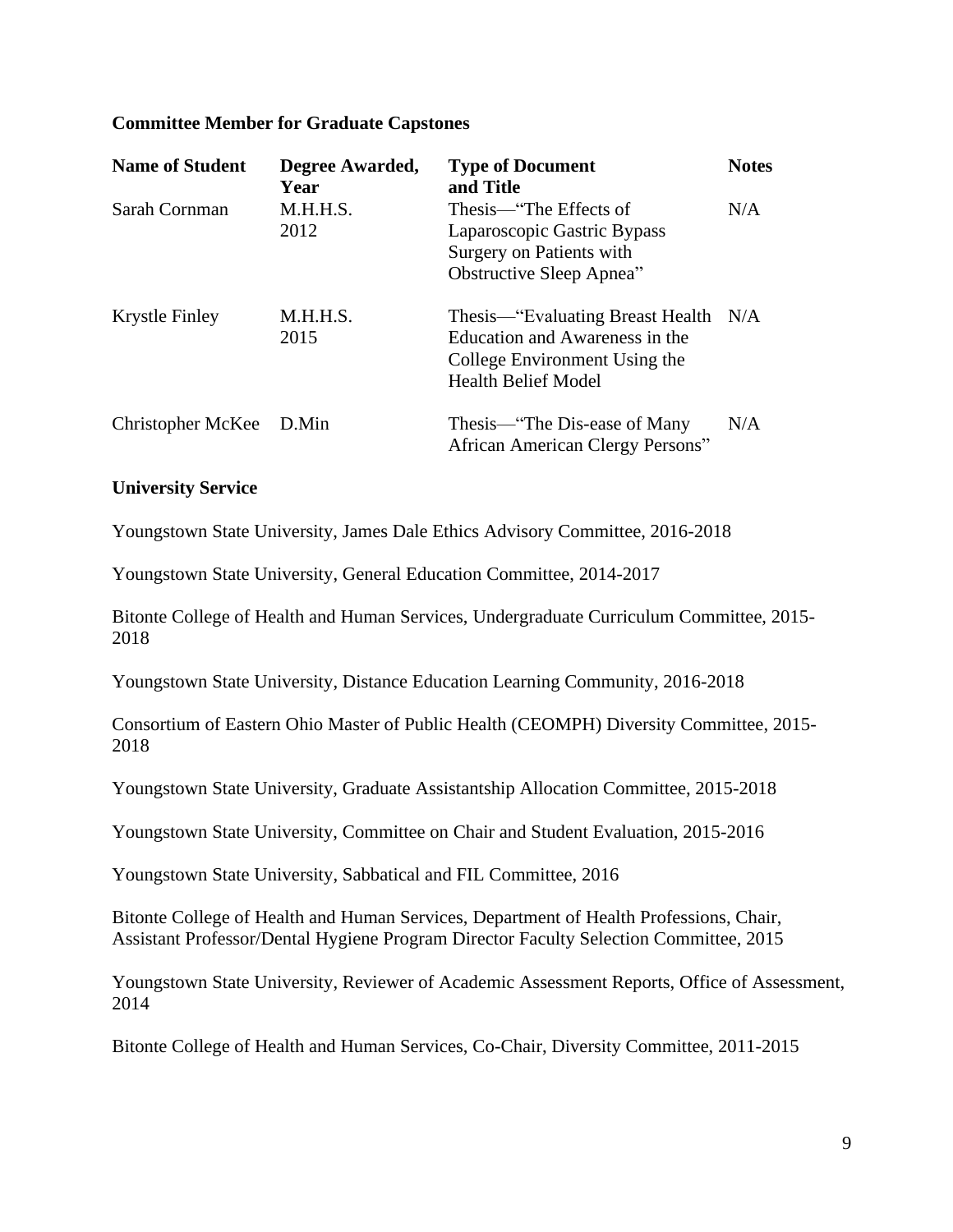Bitonte College of Health and Human Services, Department of Health Professions, Library Representative, 2011-2018

Tri-County Community Health Assessment and Improvement Plan Committee Core Support Team, 2010

Tri-County Community Health Assessment and Improvement Plan Committee, 2010-Present

Bitonte College of Health and Human Services, Department of Health Professions, Chair, Dental Hygiene Clinical Faculty Selection Committee, 2013

School of Graduate Studies and Research, Research Professorship Selection Committee, 2012

Bitonte College of Health and Human Services, Department of Health Professions, Respiratory Care Assistant Professor Selection Committee, 2011-2012

Youngstown State University Commencement Marshal, 2008, 2011, 2014

Judge at QUEST, 2010

Bitonte College of Health and Human Services, Academic Senate Committee, 2010-2012

Beginning the Dialogue: Culturally and Linguistically Appropriate Services (CLAS) Workshop Planning Committee, 2009

Bitonte College of Health and Human Services, Department of Health Professions, Strategic Planning Committee, 2008-2018

Eta Sigma Gamma, Youngstown State University Gamma Theta Chapter Faculty Advisor, 2008- 2018

Association of Schools and Programs of Public Health, CEOMPH Representative, Diversity and Inclusion Section, 2020-Present

### **Professional Development**

| 2015      | A.L.I.C.E. Training                                                                                                                |
|-----------|------------------------------------------------------------------------------------------------------------------------------------|
| 2015      | De-escalation Techniques                                                                                                           |
| 2014      | McGraw Hill Health & Physical Education Symposium                                                                                  |
| 2010-2011 | Safe Zone Training (1 and 2) for Lesbian, Gay, Bisexual, Transgender, Queer,<br>Questioning, Intersex, and Ally (LGBTQIA) students |
| 2010      | Multicultural Education and Culturally Responsive Teaching Workshop                                                                |